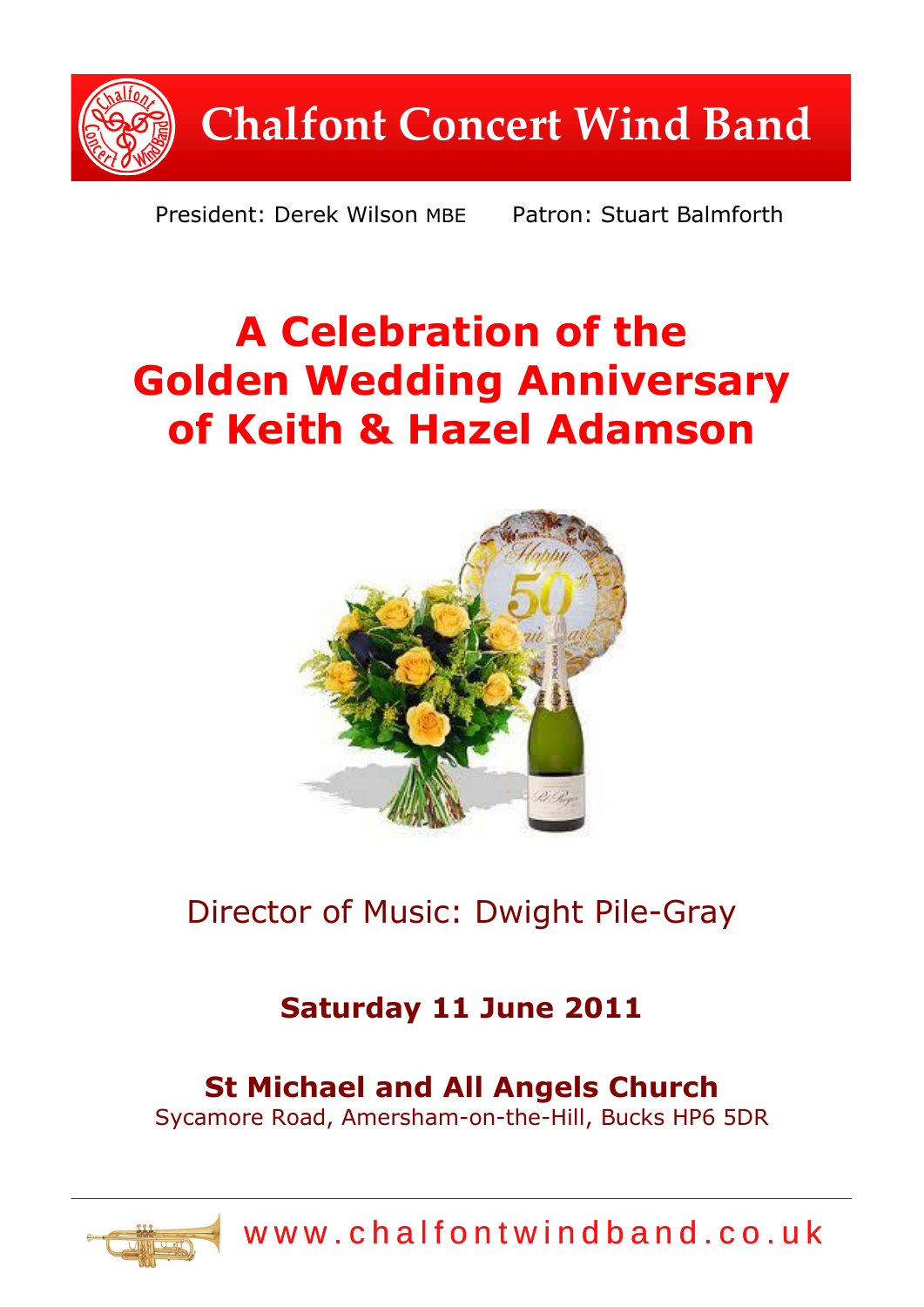### **THE CHALFONT CONCERT WIND BAND**

The Chalfont Concert Wind Band was founded in 1977. The Band's aim is to encourage the interest of musicians in making music together (young and old alike) and to give them plenty of experience of playing in public. To add variety, there are also instrumental ensembles associated with the Band. The Band is able to serve the local community by playing on suitable occasions, and raises considerable sums of money for charity.

Anyone playing a wind band instrument is welcome to join. The Concert Band requires Grade 5 standard and 'B' Band requires no graded standard, but lots of enthusiasm! Both the Concert and 'B' Band meet weekly for rehearsals on Monday evenings at Robertswood School, Chalfont St Peter, Bucks.

Rehearsal times are: 6.30 pm – 7.30 pm ('B' Band)

7.45 pm – 9.45 pm (Concert Band)

If you are interested in joining one of the Bands, please contact us for further information – or even come along on a Monday evening. We would love to see you.

#### **Contacts:**

Bryan Ogilvie (Chairman): 020 8998 7042 Mary Cadman (Secretary): 01494 863352 Dwight Pile-Gray BMus(Hons) ATCL (Musical Director): 07933 665789 **Website: www.chalfontwindband.co.uk email: enquiries@chalfontwindband.co.uk** 

#### **BAND MEMBERS**

| Piccolo:        | Lucy Clayton                                                                             |
|-----------------|------------------------------------------------------------------------------------------|
| Flute:          | Sonia Chantler, Lucy Clayton, Andrea Coventry, Alexia Dodd                               |
| Clarinet:       | Gemma Bryson, Mary Cadman, Petra Cooper, Barbara Douglas, David Hall,<br>Helen Thrussell |
| <b>Bassoon:</b> | Bryan Ogilvie                                                                            |
| Alto Sax:       | Harry Colman, Sara Paul                                                                  |
| Tenor Sax:      | Martin Richardson, Philip Wilson                                                         |
| French Horn:    | Matthew Adamson, Bob Paxman, Derek Wilson                                                |
| Trumpet:        | David Adamson, Thomas Adamson, Gerard Farrell                                            |
| Trombone:       | Alex Conen, Helen Farrington                                                             |
| Euphonium:      | Paul Austin                                                                              |
| Tuba:           | James Heath                                                                              |
| Percussion:     | Barry Kirton                                                                             |



**The Chalfont Wind Band congratulate Keith & Hazel and wish them a very happy Golden Wedding Anniversary**